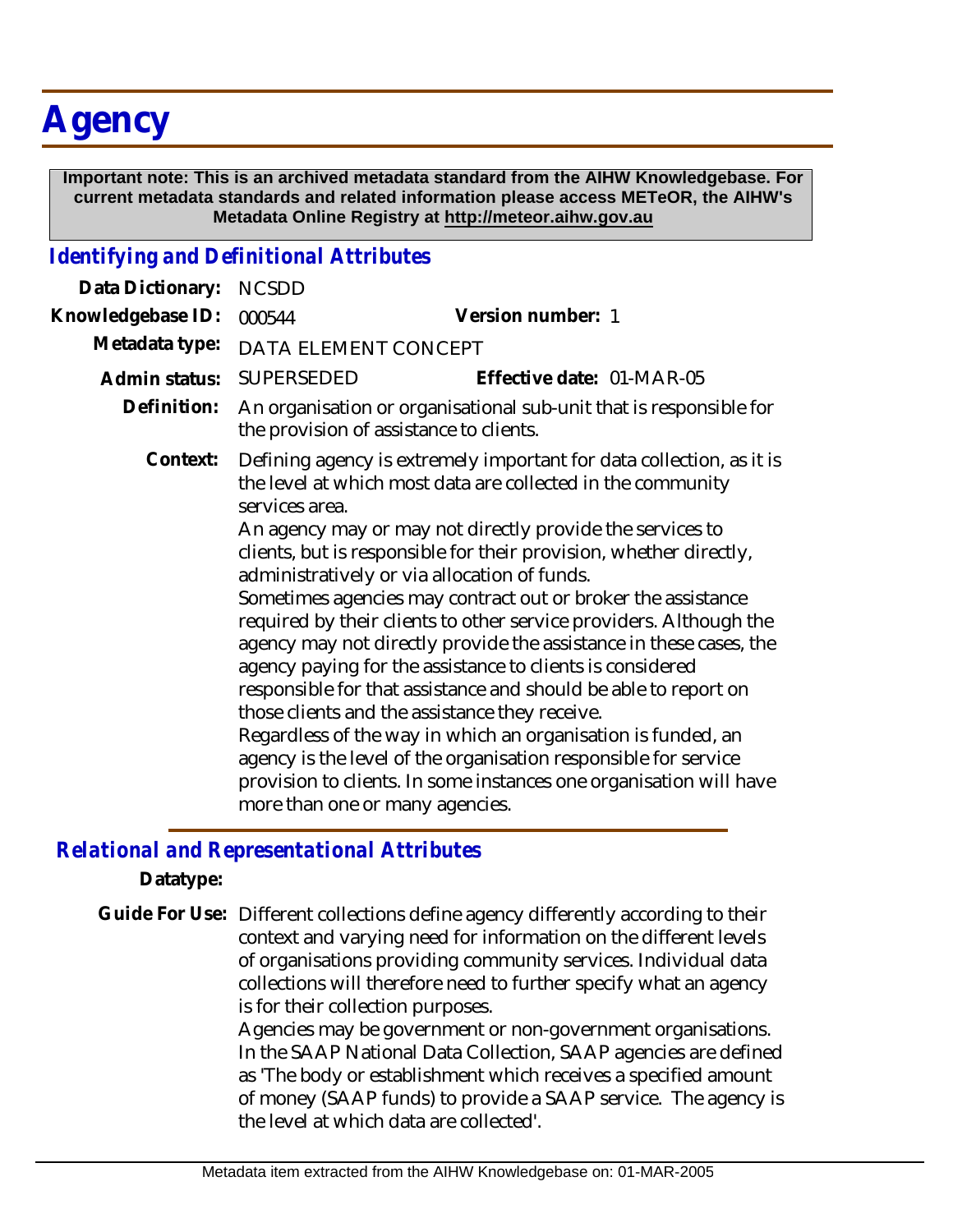|                   | In the HACC Data Dictionary however, a HACC agency is<br>defined as 'A HACC funded organisation or organisational sub-<br>unit that is responsible for the direct provision of HACC funded<br>assistance to clients'.<br>In Children's Services, agency most closely corresponds to the<br>definition of Service Provider `The entity (individual, agency,<br>organisation, body or enterprise) that provides the service(s)'.<br>At this point in time the NCSDD definition of agency is of<br>necessity quite broad. As agency is generally the level at which<br>the responsibility for service provision lies and at which data are<br>collected. As there are different needs for data collection in<br>different areas, a more precise definition would be too narrow to<br>encompass all community services data collections. |
|-------------------|--------------------------------------------------------------------------------------------------------------------------------------------------------------------------------------------------------------------------------------------------------------------------------------------------------------------------------------------------------------------------------------------------------------------------------------------------------------------------------------------------------------------------------------------------------------------------------------------------------------------------------------------------------------------------------------------------------------------------------------------------------------------------------------------------------------------------------------|
| Related metadata: | relates to the data element Case management plan indicator<br>version 1<br>relates to the data element Client version 1<br>relates to the data element Assistance request date version 1<br>relates to the data element Assessment date version 1<br>relates to the data element Assistance received date version 1<br>relates to the data element Service operation days version 1<br>relates to the data element Service operation hours version 1<br>supersedes previous data element Unique agency identifier<br>version 1<br>relates to the data element Referral date version 2<br>relates to the data element Eligibility status version 2<br>relates to the data element Assistance - reason not provided<br>version 1                                                                                                       |
|                   | relates to the data element Assistance request reason version 1<br>relates to the data element Service episode version 1<br>relates to the data element Service event version 1<br>relates to the data element Referral source version 2<br>relates to the data element concept Agency identifier version 2<br>relates to the data element Service operation weeks version 1<br>relates to the data element Service activity type version 2<br>relates to the data element Service delivery setting version 3<br>relates to the data element Landlord type version 1<br>relates to the data element Postcode - Australian version 3<br>relates to the data element Service activity type requested version<br>$\overline{2}$                                                                                                         |